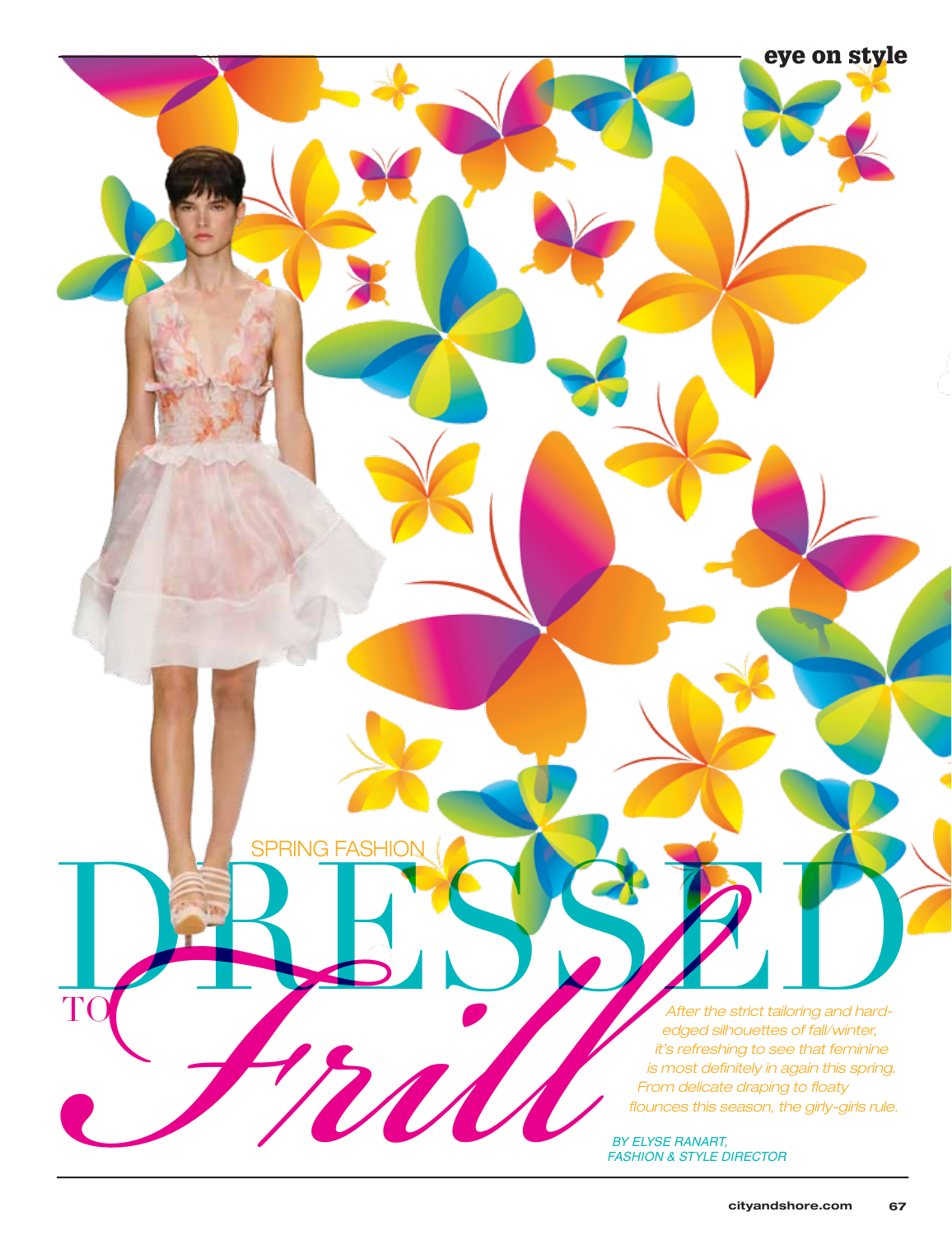## Roll With It

Following up on the peplums of fall/winter fashion, some new frills and flounces look fresh and feminine for spring.















Plunging-neck dress by Donna Karan, \$2,695, from Neiman Marcus, Town Center at Boca Raton, www.neimanmarcus.com. **COL** 



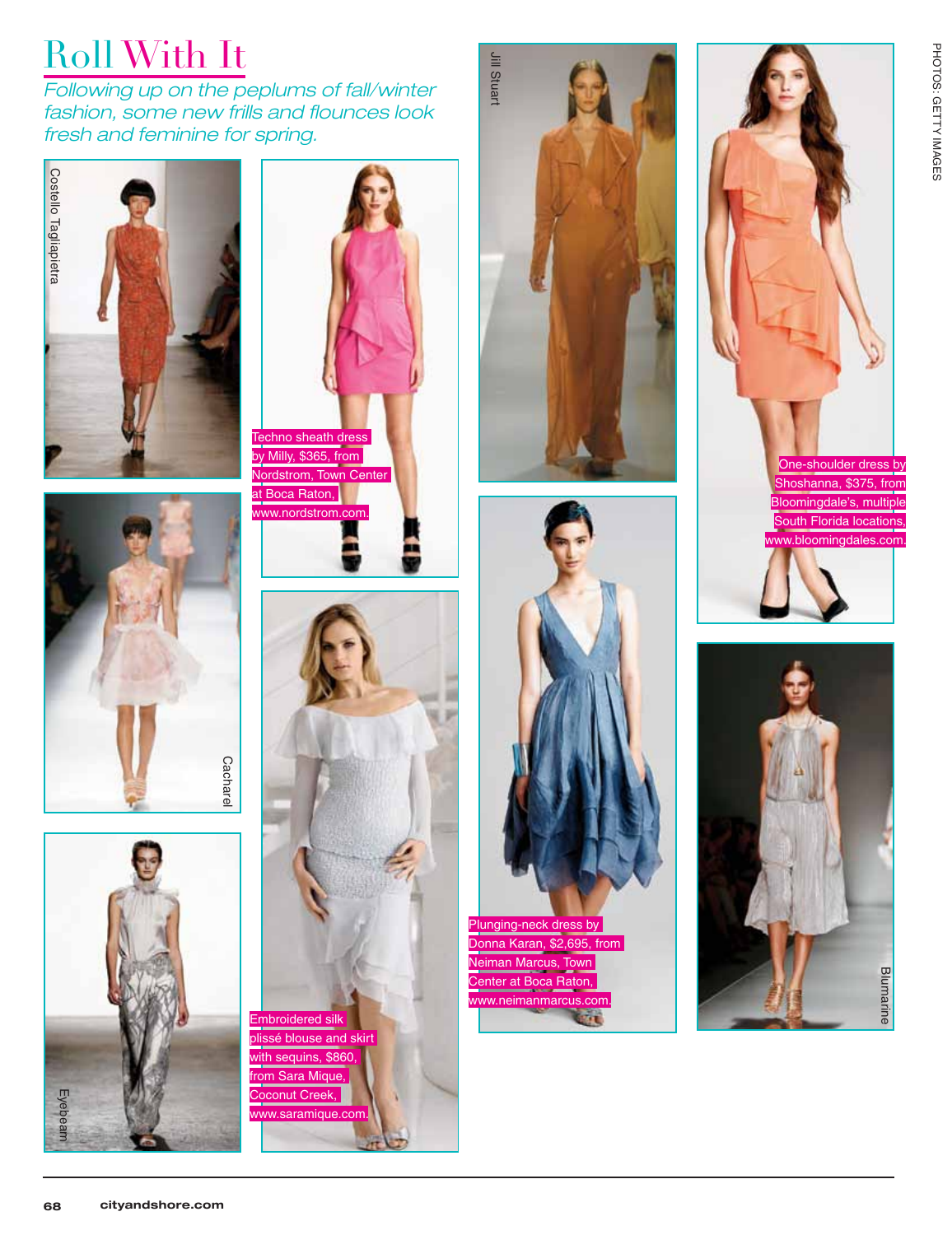























## Mixed Media

A mad mix of patterns, colors and textures are for the girl who wants to make a bold spring statement.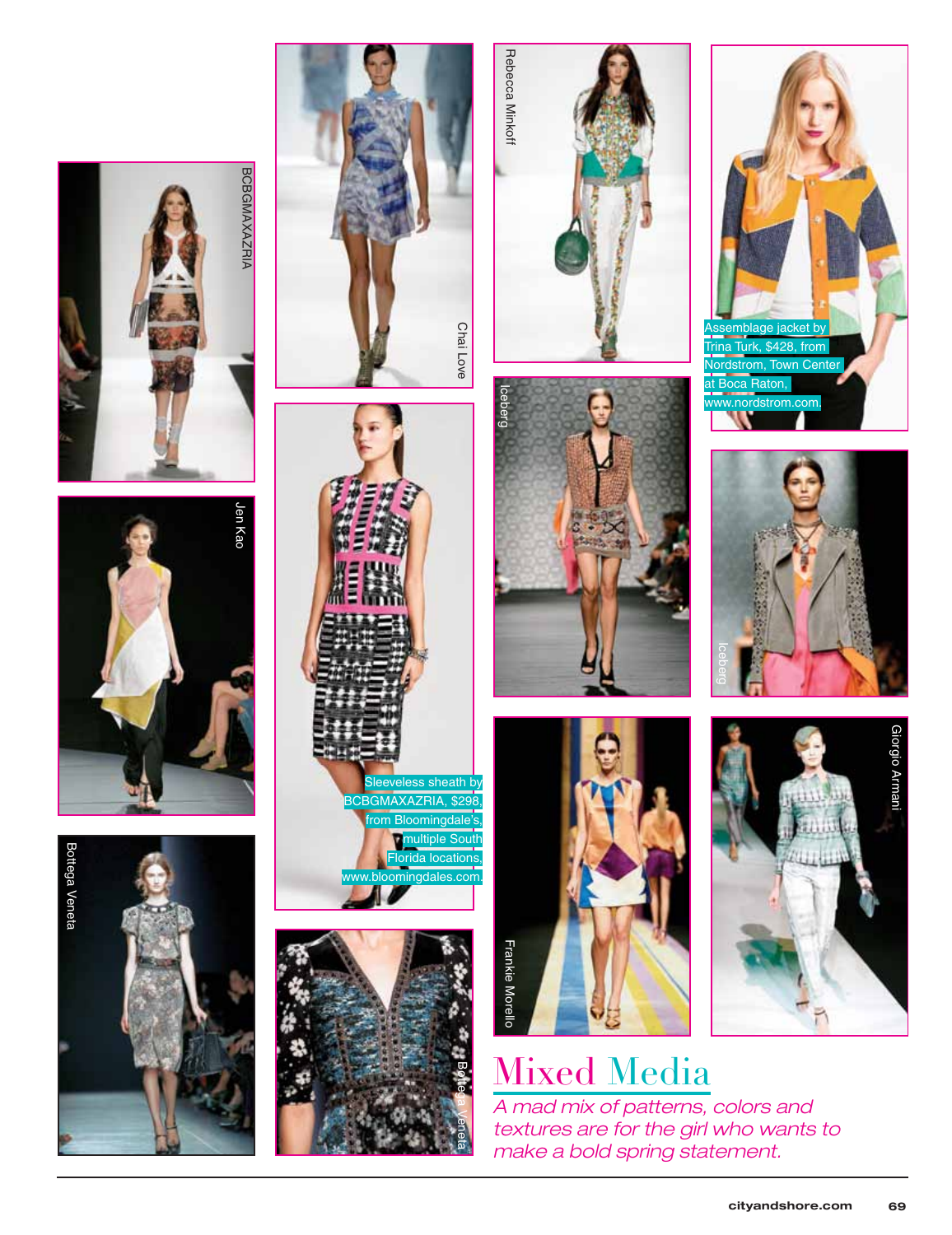







Sheer fabrics - organza, silks and chiffons are this season's take on the new romantic.



 $+$  Olivia, \$495, from Bloomingdale's, multiple South Florida locations, www.bloomingdales.com.













PHOTOS: GETTY IMAGES PHOTOS: GETTY IMAGES



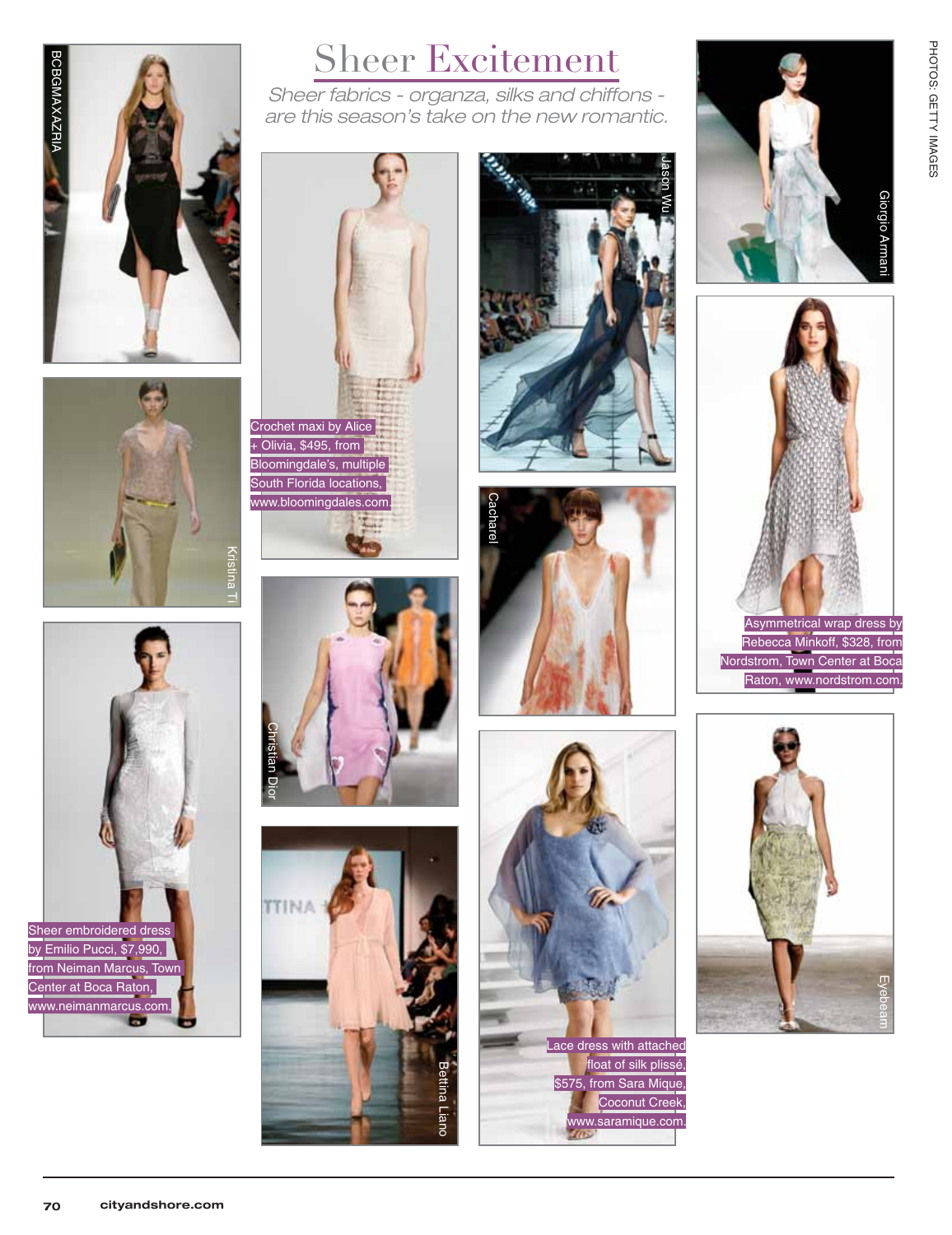## Basic Instincts

Back to basics - in black & white - looks fresh after so many seasons of bright colors and prints.



Stretch dress by Lafayette 148, \$448, from Nordstrom, Town Center at Boca Raton, w.nordstrom.c